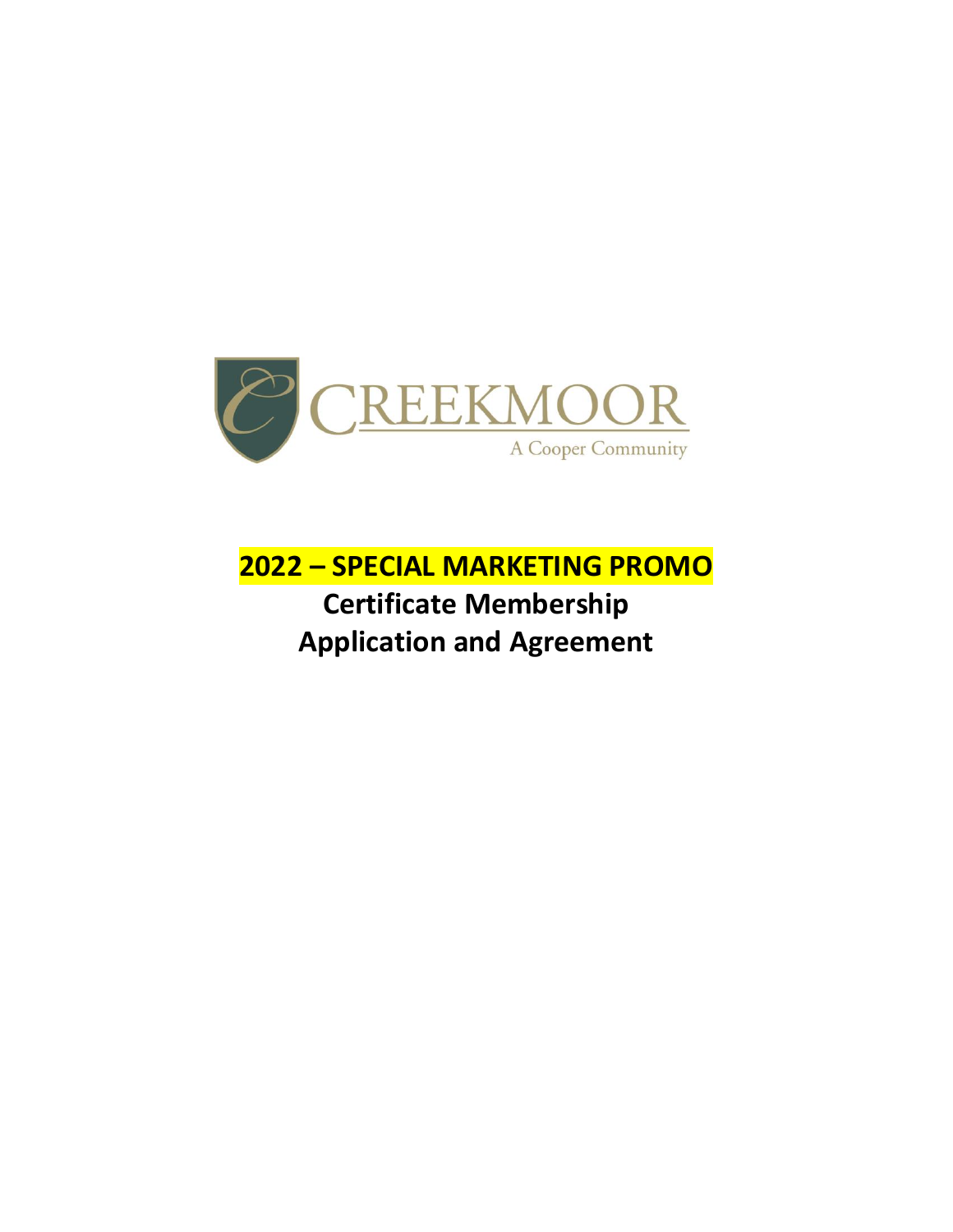

## **Certificate Membership Application**

| <b>Applicant Information</b> |                                                                                  |
|------------------------------|----------------------------------------------------------------------------------|
|                              |                                                                                  |
|                              |                                                                                  |
|                              |                                                                                  |
|                              |                                                                                  |
|                              |                                                                                  |
|                              | Occupation ________________________________Employer_____________________________ |
|                              |                                                                                  |
|                              |                                                                                  |
|                              |                                                                                  |
| <b>Spouse Information</b>    |                                                                                  |
|                              |                                                                                  |
|                              |                                                                                  |
|                              |                                                                                  |
|                              |                                                                                  |
|                              |                                                                                  |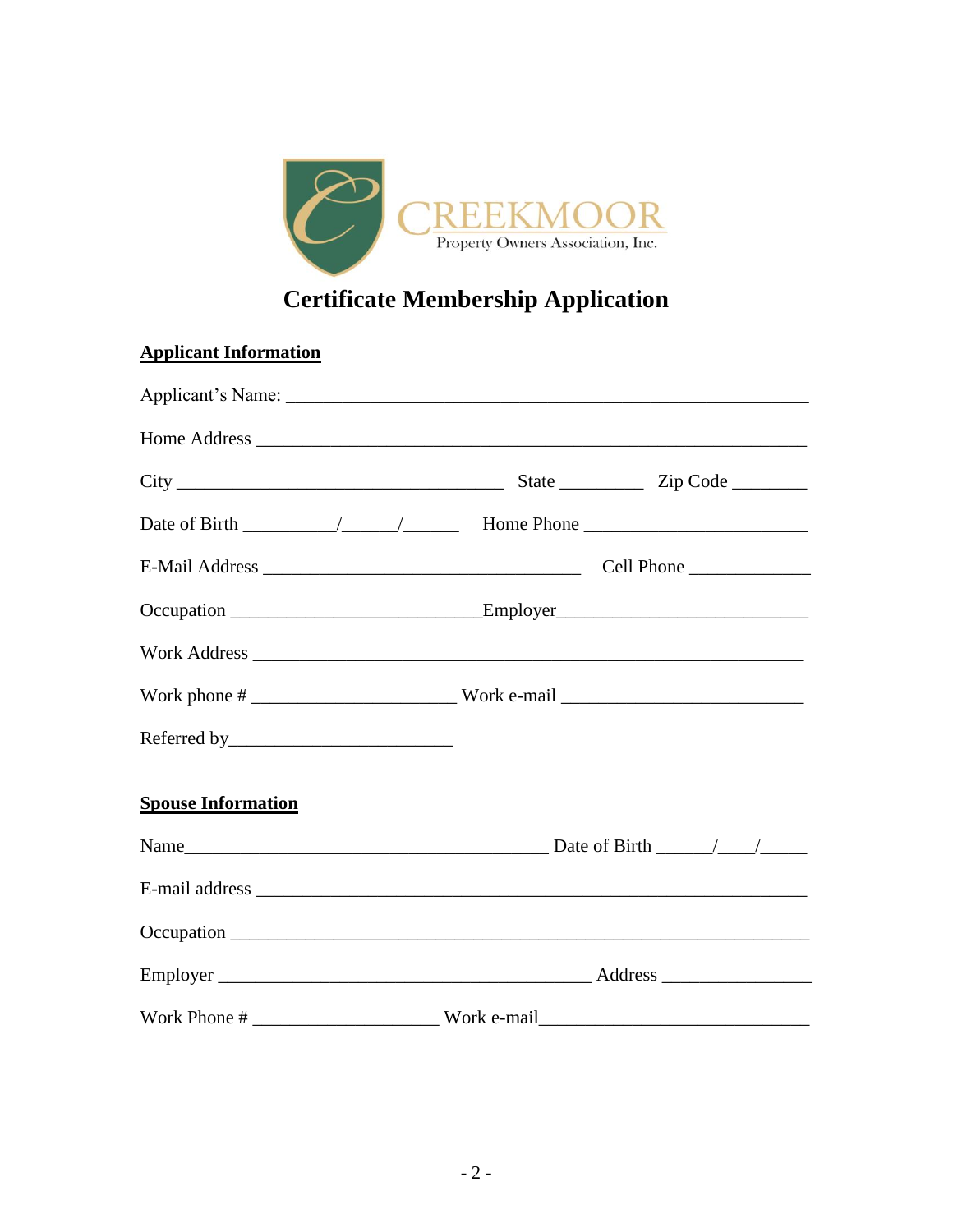| Dependent Children Information (Please provide home address if different than<br>applicants): |  |  |  |
|-----------------------------------------------------------------------------------------------|--|--|--|
|                                                                                               |  |  |  |
|                                                                                               |  |  |  |
|                                                                                               |  |  |  |
|                                                                                               |  |  |  |
|                                                                                               |  |  |  |
|                                                                                               |  |  |  |
|                                                                                               |  |  |  |
|                                                                                               |  |  |  |
|                                                                                               |  |  |  |
|                                                                                               |  |  |  |

Please initial here if you would like the name, home address, telephone number and e-mail address of the Certificate Member to be included in the Creekmoor POA Membership Directory when it is printed.

Public Law 91-508 requires that we advise you that a routine inquiry may be made which provides applicable information concerning character, general reputation, personal characteristics and mode of living. Upon written request, additional information as to the nature and scope of the report, if one is made, will be provided.

Please print the exact name for the principal holder and spouse (if applicable) of the Certificate Membership purchased hereunder (individual memberships may only be held jointly by husband and wife):

| Principal Member   | Spouse                           |                      |
|--------------------|----------------------------------|----------------------|
| For Club Use Only: |                                  |                      |
| Type of membership | Account $#$                      |                      |
| Amount             | Purchase Price: (Waived)         | \$1,500.00 Initial   |
| Received           | <b>Current Dues:</b>             | \$ 285.00 GM Initial |
|                    | <b>Preferred Member Package:</b> | 145.00<br>\$         |
|                    | Total:                           | 430.00               |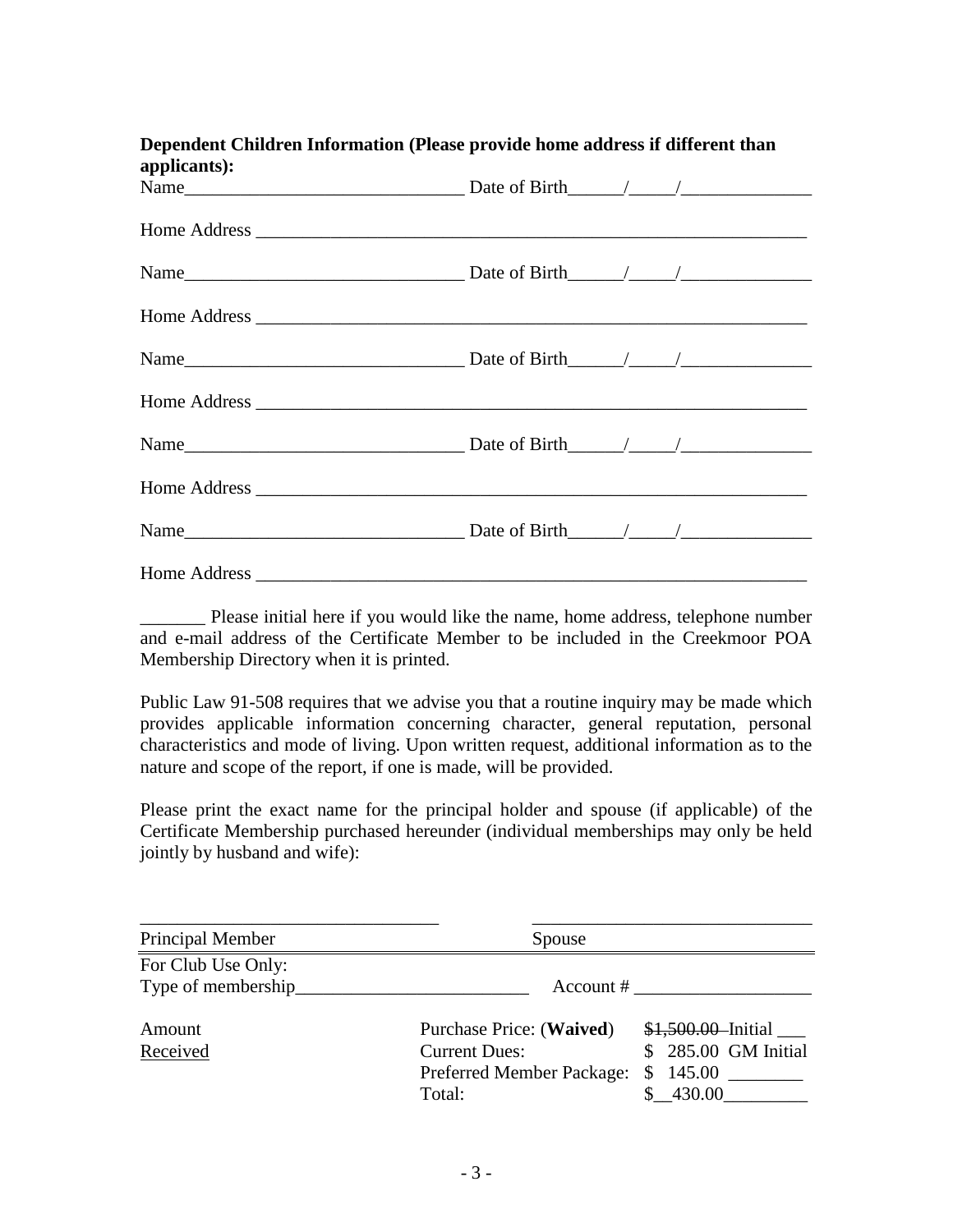## **CERTIFICATE MEMBERSHIP AGREEMENT**

This Certificate Membership Agreement ("the Agreement") is made this \_\_\_\_ day of 20, 20, ("the Purchase Date") by and between \_\_\_\_\_\_\_\_\_\_\_\_\_\_\_\_\_\_\_\_\_\_\_\_\_\_\_\_\_\_\_\_\_ (hereinafter "the Certificate Member"), and Cooper Land Development, Inc., an Arkansas corporation in good standing (hereinafter "CLD") for the purpose of the purchase and sale of a Certificate Membership as defined by the Declaration of Covenants and Restrictions for Creekmoor Planned Unit Development ("the Declaration"), in Article III, Section 3, and in accordance with the following terms: **NOTE: SPECIAL 2022 PROMO INITIATION FEE WAIVED** New member initial \_\_\_\_\_\_\_\_\_\_\_\_\_\_\_\_\_\_\_\_\_General Manager initial

- 1. Certificate Member hereby subscribes for and agrees to pay to CLD the sum of \$1,500<sup>\*</sup> ("the Purchase Price") for the Certificate Membership purchased hereunder. The Purchase Price is due and payable upon execution of this Agreement. Certificate Member further agrees to pay the sum of \$285\* a month to the Creekmoor Property Owners Association, Inc. ("Creekmoor "POA") as and for monthly membership dues ("the POA Dues"). The amount of the POA Dues under this Agreement is subject to change annually on the anniversary of this Agreement by the Creekmoor POA, but may not be increased to an amount greater than allowed under Article IV, Section 2, second paragraph, of the Declaration.
- 2. The POA Dues shall commence on the fifth  $(5<sup>th</sup>)$  day of the month following the Purchase Date, and shall continue from month to month thereafter until the Certificate Membership expires, is cancelled or forfeited under the terms of this Agreement.
- 3. The Certificate Membership purchased under this Agreement is more fully defined in Article III, Section 3 of the Declaration. This Agreement shall supplement those terms where indicated. However, in the event of any conflict between this Agreement and the Declaration, the Declaration shall control.
- 4. The Certificate Membership purchased under this Agreement shall be valid for a period of sixty months from the Purchase Date.
- 5. Each Certificate Membership sold has a unique number attached to it for all purposes. In the event of expiration, cancellation or termination of a particular Certificate Membership, the parties hereby acknowledge and agree that Cooper Land Development, Inc. shall be entitled to re-sell such Certificate Membership to anyone at its sole discretion.

 $\overline{a}$ \* Both the Certificate Membership and monthly dues charged to Certificate Members include all applicable Missouri sales taxes.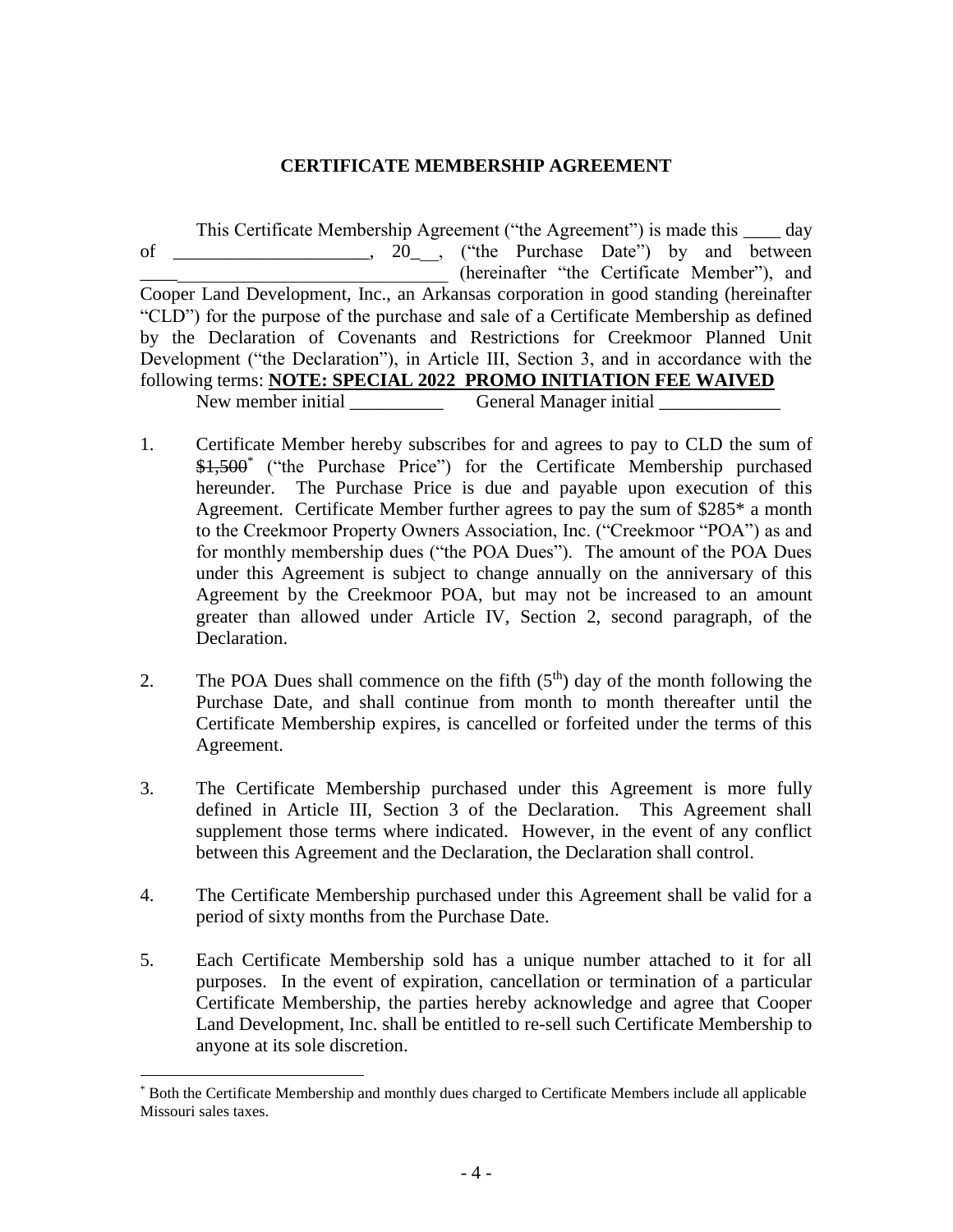- 6. This Certificate Membership is not assignable or transferable except between spouses (regardless of whether the Certificate Member was married at the time of purchase) and automatically terminates upon the death of both spouses. This Certificate Membership may not be devised, willed, gifted, transferred, sold, encumbered, or hypothecated, voluntarily or involuntarily, by the Certificate Member other than between spouses as provided for herein.
- 7. The owner of the Certificate Membership sold hereunder understands that it is for a two-year initial term but shall have the right to voluntarily terminate the membership beginning in the third and thereafter each year on the anniversary of the Purchase Date. To voluntarily terminate the Certificate Membership, the Certificate Member must give thirty (30) days written notice of his intention to do so to both CLD and the Creekmoor POA prior to the anniversary of the Purchase Date beginning in the third year. Failure to timely give notice shall result in a waiver of termination rights until the following anniversary date. A Certificate Membership may be terminated earlier than the anniversary Purchase Date upon a proper showing of cause and/or need to the Creekmoor POA. Early termination of the Certificate Membership, regardless of reason, shall not result in a refund of any portion of the Purchase Price nor any POA dues already paid or owing. Early termination of a Certificate Membership requires that all POA dues be current and paid.
- 8. This Certificate Membership is a family membership and entitles the husband, wife and all children by blood, marriage or adoption under the age of 22 and living in the same residence to enjoy the amenities provided by the Creekmoor POA subject to the terms and limitations of this Agreement, including full access to the Creekmoor Golf Course and facilities without paying green fees**.**  Certificate Members shall also be entitled to bring guests to play the Creekmoor Golf Course for the same guest fee charged to Creekmoor residents. For children to be qualified to play under the Certificate Membership provided for herein, proof of residency and age may be required.
- 9. The Certificate Member understands and agrees that Certificate Membership does not entitle him or her to a vote under the Declaration.
- 10. The Certificate Member agrees and understands that usage of the Creekmoor Golf Course is based on availability, and is subject to the discretion of the Creekmoor POA.
- 11. The Certificate Member must check-in with the Golf Shop prior to play.
- 12. Each Certificate Member hereby agrees to abide by all Creekmoor POA rules and regulations and policies and procedures while exercising any rights granted under this Agreement. Creekmoor reserves the right to amend any and all rules and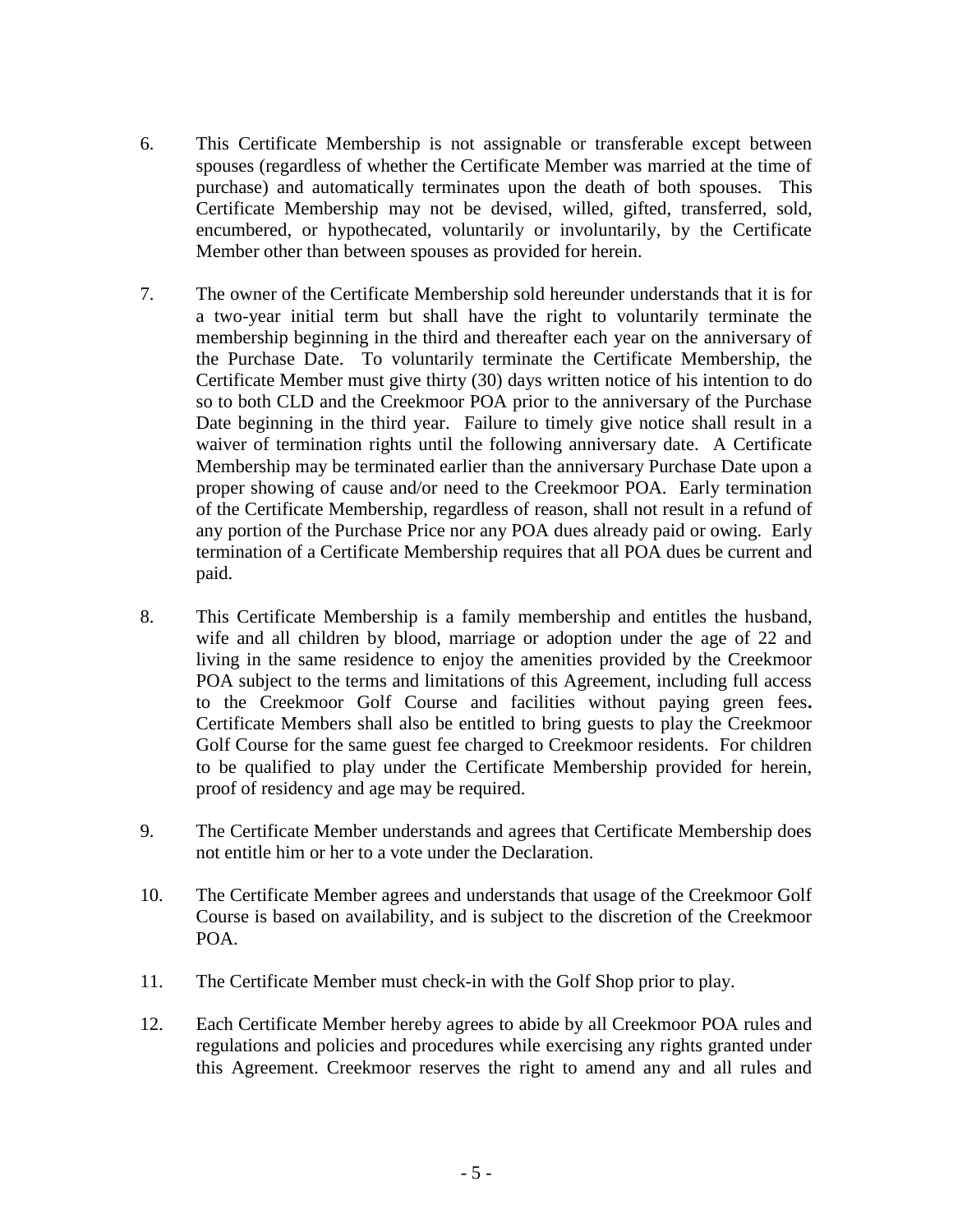regulations and policies and procedures at any time. Failure of a Certificate Member to abide by the Creekmoor POA rules and regulations and policies and procedures then in place may subject that person to cancellation of his or her Certificate Membership at the sole discretion of the Creekmoor POA.

- 13. Each Certificate Member is further charged with agreeing to and abiding by the Declaration that governs Creekmoor, to the extent that it applies. Copies of the Declaration and the most current rules and regulations and policies and procedures for Creekmoor will be made available to a Certificate Member on request and are available for review at the Creekmoor POA offices in the Creekmoor Clubhouse.
- 14. Certificate Members are not allowed to consume food or beverages not purchased from the Creekmoor Clubhouse Snack Bar or Creekmoor POA authorized vendors on the Creekmoor Golf Course and surrounding property or in the Clubhouse or Golf Shop.
- 15. The Purchase Price and the monthly POA Dues paid or owing are non-refundable regardless of reason.
- 16. The Creekmoor POA reserves the right to host tournaments, outings, benefits and other special events that may not be open to Certificate Members. In such a case, the Creekmoor Golf Course will not be available for use during these events.
- 17. All monthly POA Dues are due on or before the 5<sup>th</sup> day of each month commencing with the month following the execution of this Agreement, and are late if not received by the Creekmoor POA on or before the  $5<sup>th</sup>$  day of the following month. Each late payment is subject to a \$25 late fee.
- 18. Tender of the Purchase Price or any monthly POA Dues payment with a check that is later returned by a handling financial institution for any reason other than the fault of the Creekmoor POA may result in an additional penalty consisting of reimbursement to the Creekmoor POA for any charges assessed against the Creekmoor POA as a result of the returned check plus the requirement that all future payments be in the form of a fully negotiable money order, certified check or cashier's check.
- 19. Violation of any of the terms of this Agreement may result in revocation of the Certificate Membership hereby granted and/or monetary damages at the election of the Creekmoor POA.
- 20. The Creekmoor POA is offering to every Golf Member the opportunity to participate in an additional "Preferred Member Package" that entitles the Member to the right to unlimited cart and driving range use for one flat fee of \$1,740 per year. The cost of the Preferred Member Package may be paid in one lump sum or monthly with the charge being added to the Golf or Certificate Membership Fee.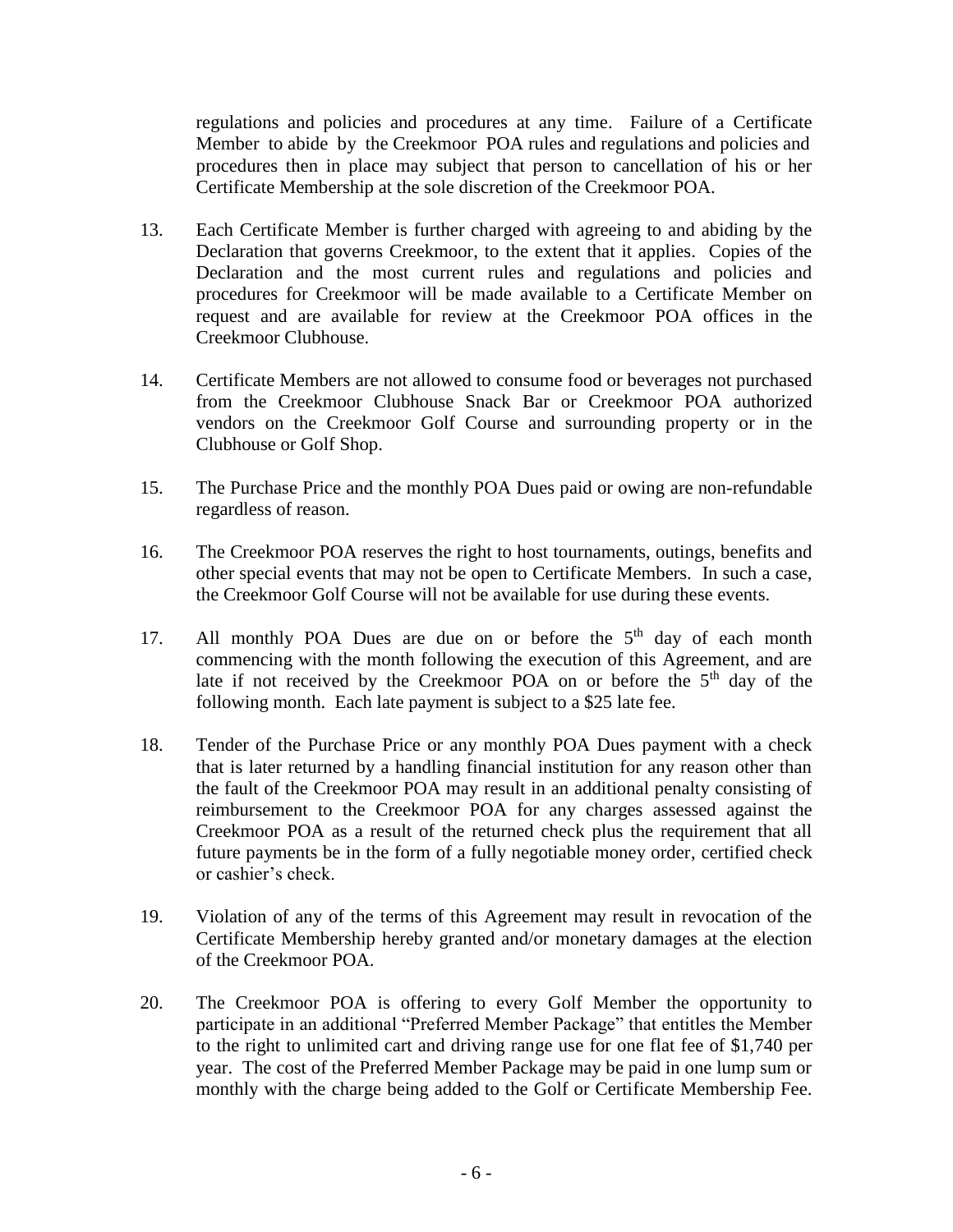The rules and regulations governing the Preferred Member Package are attached to this Agreement as Exhibit "A" and incorporated herein by this reference. By placing the Member's initials in the blank below this paragraph, (along with the Member's Spouse if the Spouse intends to play under the Golf or Certificate Membership acquired hereunder), the Member has accepted the terms set forth in Exhibit "A".

**I am hereby purchasing the Preferred Member Package in addition to the Certificate Membership at Creekmoor.**

| Initials | <b>Initials</b> |
|----------|-----------------|
| Member   | Spouse          |

**Each Certificate Member, by executing this Agreement, does hereby acknowledge that being on the Creekmoor Golf Course involves certain risks including being hit by golf balls, golf carts, golf clubs, and/or natural disasters such as storms, lightning, flooding and water hazards, all with the risk of bodily injury and/or property loss. Each Certificate Member executing this Agreement does herby expressly assume all such risks and agrees that the Creekmoor POA shall not be liable to the Certificate Member, his or her guests or invitees, or anyone claiming any loss or damage resulting from or based upon the Guest Member or family or friend's use of or being present on the Creekmoor Golf Course, in the Creekmoor Clubhouse, the Creekmoor Golf Shop, any other amenity or other common property areas of the Creekmoor POA.**

WHEREFORE, the parties have executed this Agreement effective as of the date first written above.

**Certificate Member: Cooper Land Development, Inc.**

**\_\_\_\_\_\_\_\_\_\_\_\_\_\_\_\_\_\_\_\_\_\_\_\_\_\_\_\_\_\_ By: \_\_\_\_\_\_\_\_\_\_\_\_\_\_\_\_\_\_\_\_\_\_\_\_\_\_\_\_**

**Spouse (if applicable):**

**\_\_\_\_\_\_\_\_\_\_\_\_\_\_\_\_\_\_\_\_\_\_\_\_\_\_\_\_\_\_\_\_\_ Date: \_\_\_\_\_\_\_\_\_\_\_\_\_\_\_\_\_\_\_\_\_\_\_\_\_\_\_\_\_\_\_**